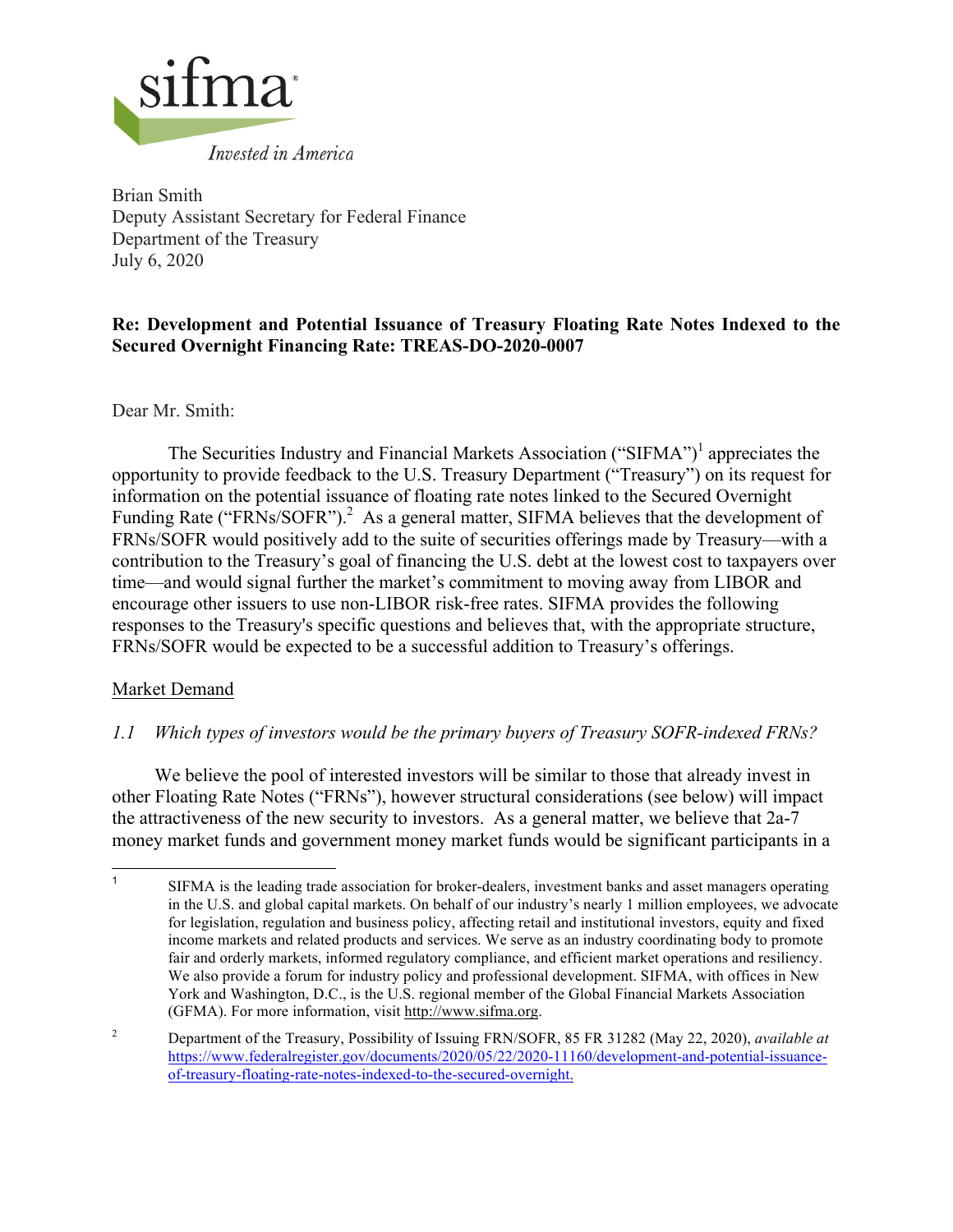FRN/SOFR market. We believe that a 1-year tenor, as suggested by the Treasury, would elicit demand from both current investors and, incrementally, newer investors because there is currently limited supply of 1-year instruments. We also believe, importantly for demand from the money fund complex, that a 1-year tenor would have a smaller impact on the funds' portfolio maturity requirements, such as weighted average life ("WAL").

Additional investors—and new investors—could include investors seeking specific SOFR exposures. These would include retail investors, banks' purchasing high quality liquid assets, repo trading desks or Government Sponsored Entities ("GSEs"), however we believe government money market funds will be the primary investors. Additional new demand for a FRN/SOFR issuance in the 1-year tenor sector could be sourced from Offshore Investment Vehicles that are currently unable to invest in tenors longer than 397 days. Using the SOFR index published by the Federal Reserve Bank of New York ("FRBNY"), rather than simply referencing the benchmark directly, may have some impact on demand from market participants who observe rating agency requirements.

We believe there will be circulation of demand between the current 13-week and prospective FRN/SOFR offerings. We do not believe this new offering will impact the current market share of 13-week offering.

### *1.2 Please estimate annual demand for Treasury SOFR-indexed FRNs.*

SIFMA and its members are not able to accurately estimate the aggregate demand for these FRNs/SOFR as that demand may depend on structure and other characteristics of the securities, however, we believe the demand for the new security will be significant. That said, structuring the FRN/SOFR as a money market instrument will significantly increase its demand.

#### Pricing and Liquidity

### *2.1 Would introducing a FRN/SOFR help Treasury finance the government at the lowest cost over time?*

Given the success of the 13-week T-bill FRN as highlighted in the notice, we believe that a FRN/SOFR can contribute to savings—because, if properly structured, the new security may be attractive to new investors for Treasury securities. These new investors may help Treasury continue to finance at the lowest cost over time by deepening the overall demand for Treasury securities. Further, despite a minimal upfront cost, Treasury will experience long-term benefits, and potential cost savings, from developing the market for SOFR linked products to assist with a transition away from LIBOR. By issuing FRNs/SOFR, Treasury will aid in standardizing the SOFR-indexed FRN market structure, thus providing a degree of standardization in this sector of the curve.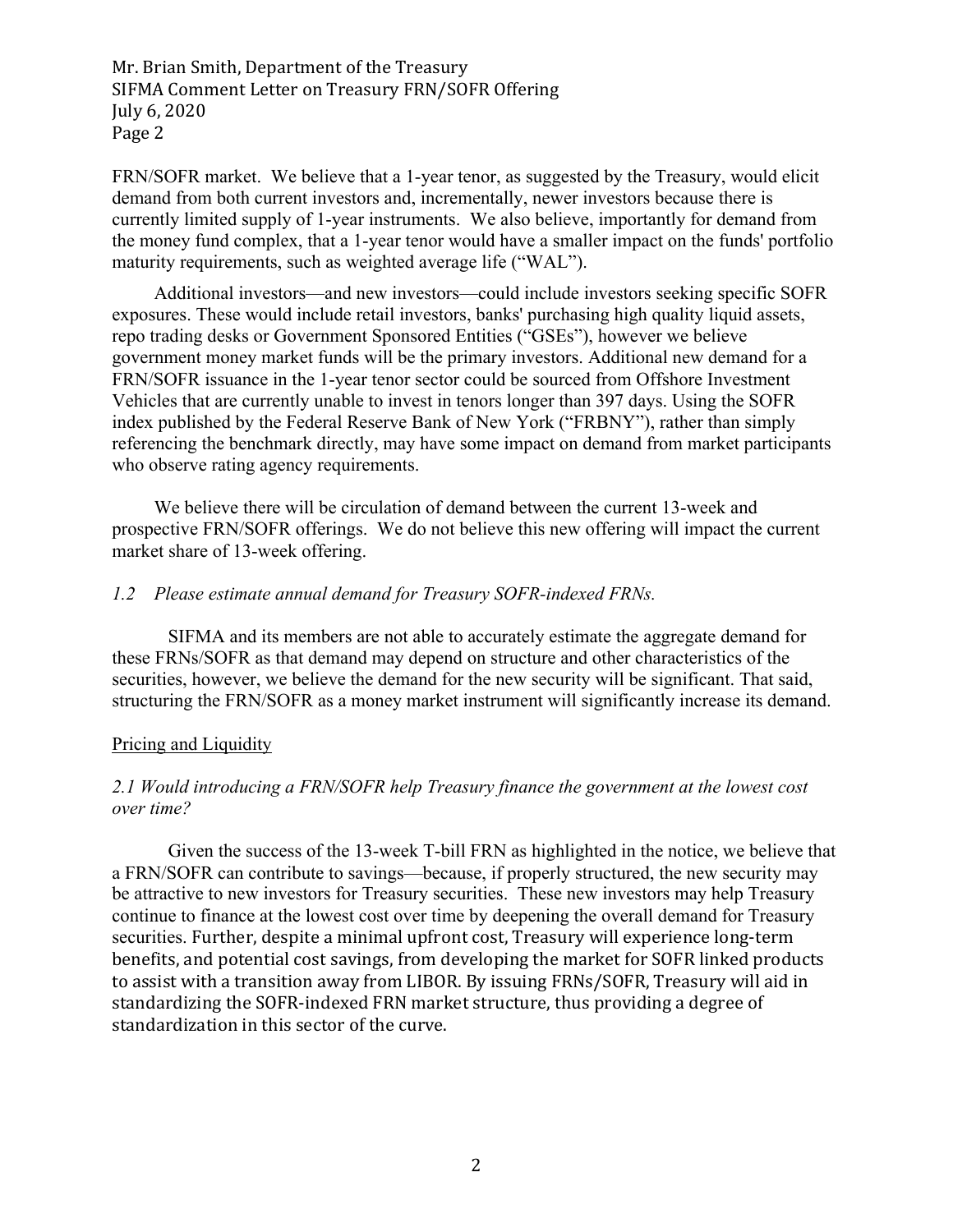## *2.2 How would you expect a FRN/SOFR to price relative to a comparable maturity 13-week Tbill FRN?*

We believe, as least initially. T-bills will likely see more demand as the market is familiar with them. Until FRNs/SOFR establish a track record, we can see them trading as a discount to the 13-week FRN but believe that gap will close over time. An important consideration with respect to price will be a consistent supply of FRNs/SOFR in the 1-year tenor. Also, accommodations for offshore demand will ultimately contribute to competitive pricing.

### *2.3 Would there be impacts on cost to Treasury from spikes in SOFR?*

There may be minimal, but not material, additional costs to Treasury from spikes in SOFR. Generally, SOFR spikes have occurred at quarter and year-end and Treasury can minimize their impact through issuance and interest payment timing. We would stress, as noted by the Alternative Reference Rate Committee ("ARRC") after the September 2019 spike in SOFR,<sup>3</sup> that averages of SOFR have shown stability over longer time frames so very short-term spikes should have minimal impact on Treasury. In addition, structure considerations, such as timing of payments and calculation of interest (see below), could ease the potential spike in costs to Treasury.

## *2.4 Impact of market stress on SOFR and cost to Treasury?*

In a potential period of market stress, the interest costs to Treasury for FRNs/SOFR would be similar to those attributable to T-bill FRNs. Notably, recent periods of market stress have shown significant increases in volumes of transactions underlying SOFR. This further demonstrates the robustness of this rate.

## *2.5 How liquid would FRN/SOFR be in secondary markets? .*

SIFMA expects the secondary market liquidity profile of FRNs/SOFR to be similar to Tbill FRNs. We believe, as well, that the liquidity of the new instrument will be enhanced as the market becomes more familiar with the product provided that SOFR becomes widely adopted as the benchmark rate instead of LIBOR.

<sup>&</sup>lt;sup>3</sup> "These averages of SOFR have been quite smooth and can be easily referenced in financial contracts, as demonstrated by the growing use of SOFR in futures, swaps, and floating-rate debt." ARRC, Frequently Asked Questions #16, at 9 (June 2, 2020), *available at*  https://www.newyorkfed.org/medialibrary/Microsites/arrc/files/ARRC-faq.pdf.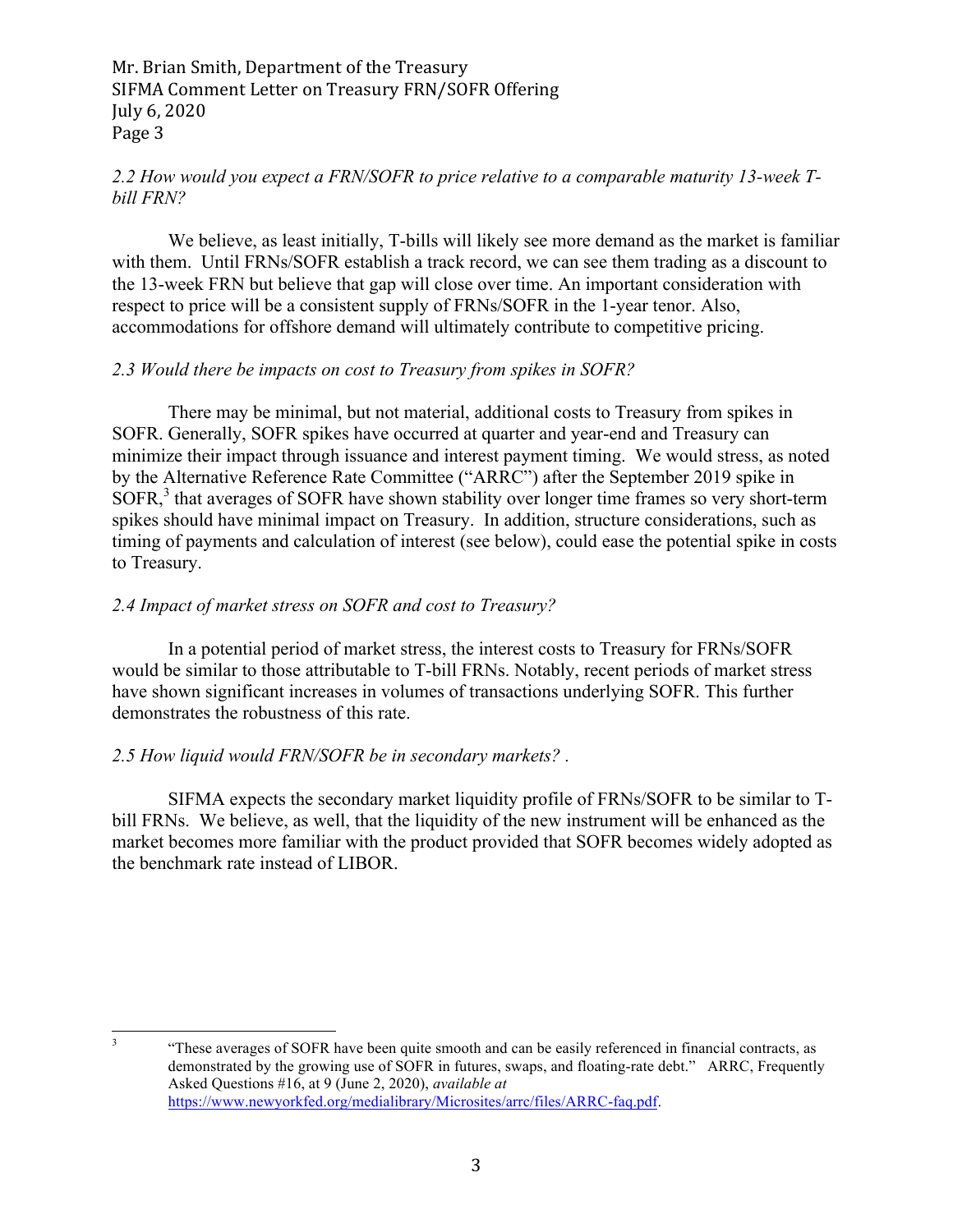### Structure

# *3.1 What are the primary considerations Treasury should evaluate when structuring a Treasury FRN/SOFR?*

The structure of the new security will be important to its success in meeting Treasury financing needs and achieving the Treasury's goal of lowest cost to the taxpayer over time. As a preliminary matter we suggest that Treasury look to current FRNs that are available in the market and that link to SOFR in determining the appropriate structure for the new security. This would allow for investors that have comfort with certain more standardized features of current offerings to easily adapt to, and invest in, Treasury FRNs/SOFR. One significant example includes the GSE FRN offerings as these have been viewed favorably by the market and are familiar to many of the expected investors in FRNs/SOFR.

In designing the security, the Treasury should consider the following as we believe these could have the most impact on the success of the new security:

- Considerations of when auctions would occur we recommend mid-month dates rather than month ends as an example;
- Consideration of the impact of the structural features on secondary market liquidity and trading activity;
- Consideration of a FRN/SOFR yield floor of 0% (as is the case for T-bill floaters) so that an investor will never owe a payment to Treasury;
- Consideration on floors it would be beneficial for this SOFR FRN to have an aggregate/ cumulative coupon floor, and not account for individual SOFR fixing floors
- How the timing of interest payments may impact certain investor classes;
- Operational features that will ease uptake of the new security and should be consistent with current similar offerings that have been seasoned in the market would provide efficiency and ease of entry for market participants;
- Ease of calculation for settlements we recommend mid-month settlements and maturities;
- Incorporation of two business day lookback with observation period shift to ensure this closely mirrors the RFR derivative market conventions and includes each of the individual SOFR resets;
- Market consistency across derivative and cash products ultimately assisting with hedging considerations;
- Consideration should be given to using the SOFR Index published by the Federal Reserve Bank of New York (provided that it has been approved by the rating agencies). This will ensure consistency of calculation.

## *3.2 Is a 1-year final maturity for original issuance of a Treasury FRN/SOFR preferable?*

SIFMA recommends a one-year maturity. As noted above, we believe there is currently limited supply at this tenor and additional supply could attract additional investors and demand.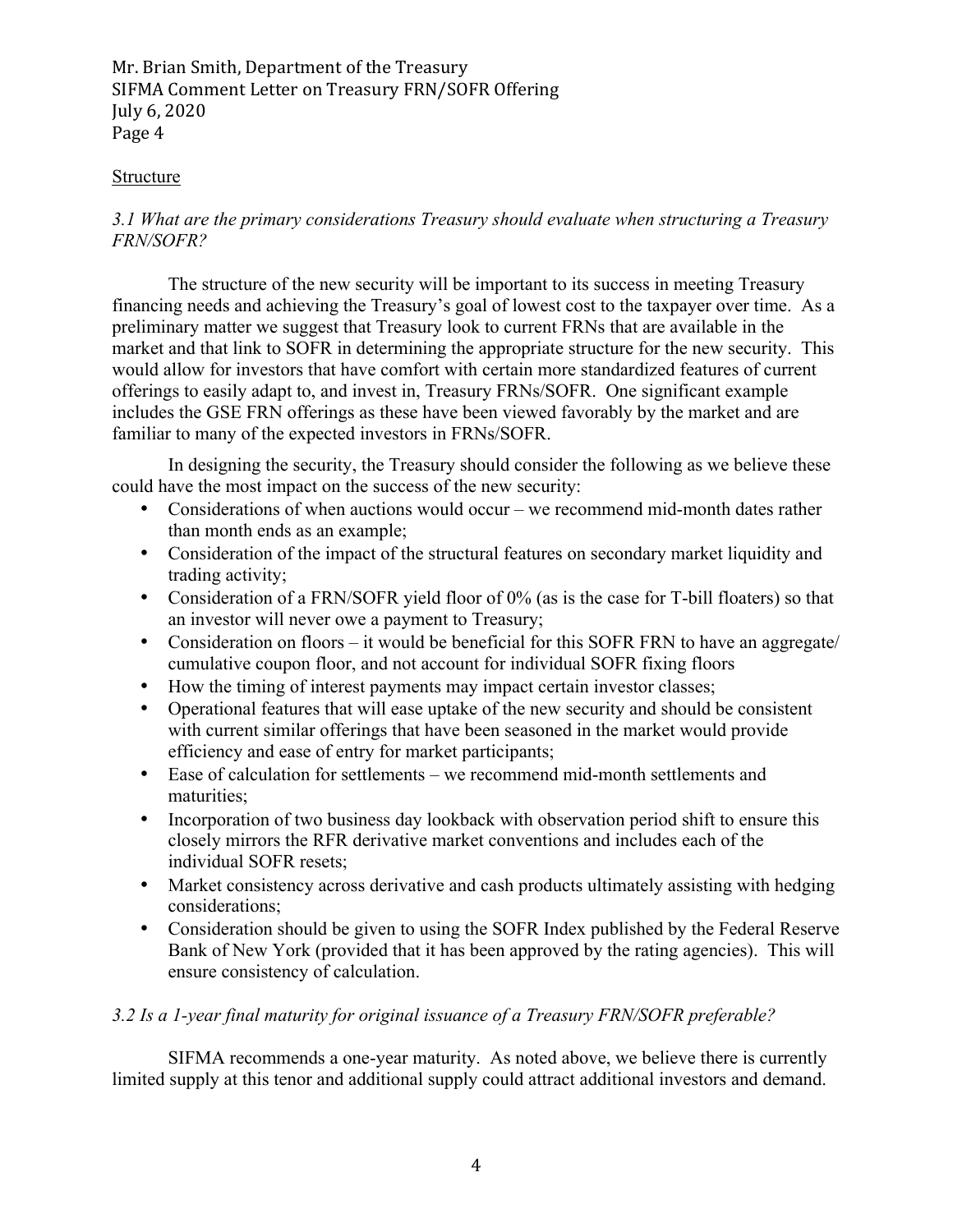## *3.3 Is a quarterly issuance frequency with two reopenings appropriate for a Treasury FRN/SOFR?*

This decision relies on the SOFR-indexed FRN's maturity. Should Treasury issue FRNs/SOFR with a two-year tenor, we recommend a quarterly issuance cycle with two reopenings. Should Treasury issue FRNs/SOFR with a one-year tenor, we recommend a monthly issuance cycle with monthly reopenings and a minimum offering size of \$20 billion to ensure ample supply and to encourage secondary market liquidity.

### *3.4 When during the month should Treasury FRNs/SOFR be auctioned?*

Treasury should auction the FRNs/SOFR in the middle of the month to avoid conflicting with the issuance of the 13-week T-bills at the end of the month. This will ensure investors can preserve purchasing power and limit cannibalization of demand for other securities. Issuing SOFR-indexed FRNs in the middle of the month will also limit the impact of spikes in SOFR, which occur most frequently at the end of the month, particularly at quarter-end.

### *3.5 Should interest be calculated based on a simple average or compounded average of SOFR?*

Calculating interest based on a compounded average would be better in the long-term and preferred by SIFMA as it more accurately reflects the time value of money than a simple average. In order to ease any operational issues in implementing a compound calculation, Treasury should reference a rate based on a SOFR Index published by FRBNY to ensure consistency of calculation.<sup>4</sup> Using the SOFR Index may help ease any technical or structural issues that may limit the ability of most money market funds to purchase SOFR-indexed FRNs with interest based on a compounded average.

## *3.6 What coupon payment frequency should be used for a Treasury FRN/SOFR?*

Coupon payments on the FRNs/SOFR should be quarterly coupon payments, similar to the T-bill FRN (and other FRN securities) with coupon and principle payments in the middle of the month. This will insulate investors from month and quarter end technicalities (e.g., balance sheet constraints) that could inflate the cost of securities. Additionally, for the reasons described in response to question 3.4 above, middle of the month coupon payments will avoid conflicts with the T-bill FRNs and potential SOFR spikes.

<sup>&</sup>lt;sup>4</sup> The Index is available at: https://apps.newyorkfed.org/markets/autorates/sofr-avg-ind and information about the calculation and methodology of the Index is available at: https://www.newyorkfed.org/markets/treasury-repo-reference-rates-information.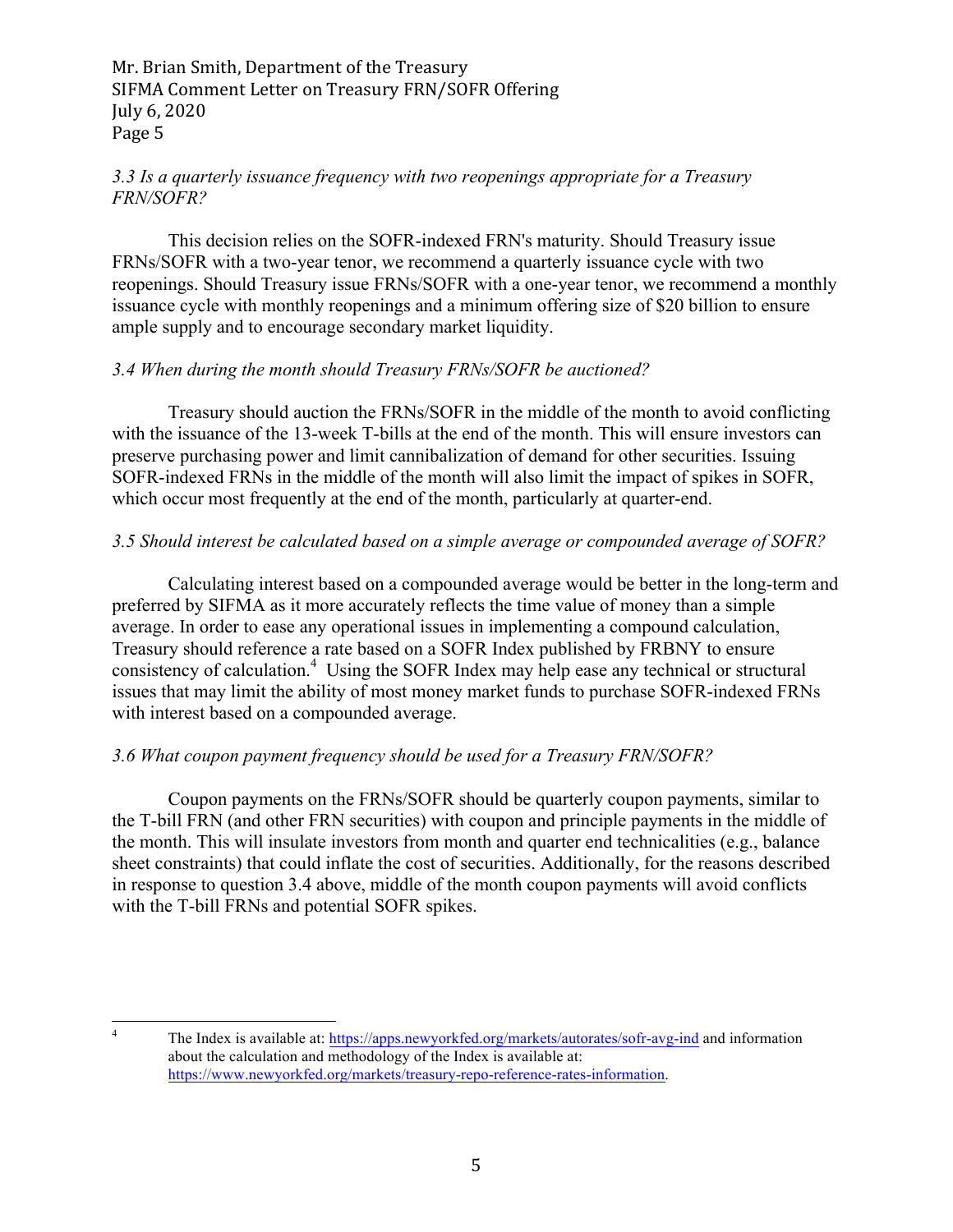#### *3.7 Should index rate reset daily, weekly or some other frequency?*

Treasury should reset the index daily. The SOFR index published by the Fed should be utilized to calculate the respective coupon amounts by referring to the two required dates on the FRB's official website.

### *3.8 Should Treasury incorporate a lock out or payment delay?*

Treasury should utilize a structure commonly known as the 'Compounded SOFR indexed FRN with a two-business day observation period shift'. The FRN market has expressed a preference for a lookback that also shifts the SOFR observation period. With this structure, the period over which SOFR is observed is "backward-shifted" (e.g., with a two-business day shift, the observation period would start and end two U.S. business days prior to interest period start and end dates). The backward-shift applies to both the daily SOFR rates and the weighting of those rates, so the SOFR rate and weighting are determined based on the day of the observation period rather than the day of the interest period.<sup>5</sup> This ensures that the appropriate weighting is assigned to each rate depending on its calendar day.

In order to utilize the FRBNY published SOFR Index with an FRN that has a lookback, the lookback must be applied with an observation period shift. A lookback without an observation shift cannot use the SOFR Index. Because a lookback with an observation shift uses all SOFR resets (i.e., it is not combined with any lockouts), parties can align FRN interest accruals with uncleared hedges that have established the same SOFR observation period. A lookback with a shifted observation period also ensures that the SOFR applied for weekends and holidays is consistent with the repo and swap market.

With the payment delay structure, accrued interest for secondary market trades cannot be determined prior to settlement, unless a separate convention is implemented (*e.g.*, a lockout). This could lead to differences in accrued interest for trading vs. actual accrued interest earned by holding the notes. Implementation of the SOFR Index for a payment delay structure is less straightforward because the last coupon period generally doesn't involve a payment delay (*i.e.,* different structure for the final interest period).

## *3.9 What Treasury contingencies should be incorporated into the terms of Treasury FRN/SOFR in case of unavailability of SOFR?*

Treasury should follow FRBNY's data contingency procedures in the event SOFR is temporarily unavailable for the SOFR-indexed FRN. Additionally, Treasury should consider an alternative rate, such as T-bill FRN rate. If a SOFR Index is not published on a temporary basis

<sup>&</sup>lt;sup>5</sup> The weighting is intended to account for calendar days on which SOFR is not published and on most days, the weighting of a rate will be equal to "1," however a daily SOFR that represents a Friday during the observation period will generally be given the weight of "3" (to account for Saturday and Sunday) and a daily SOFR representing the day before a holiday during the observation period will also be given a weight greater than 1.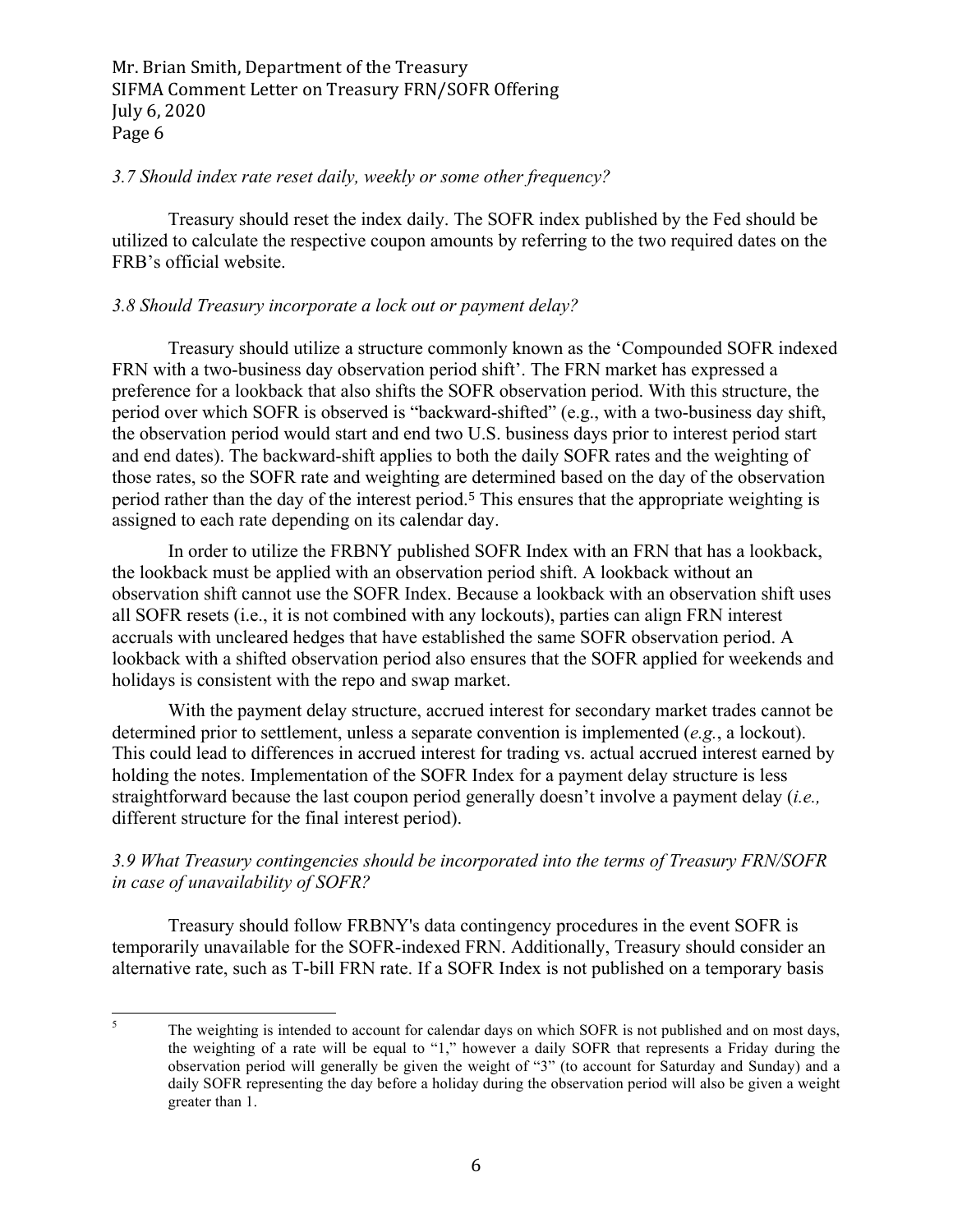but the daily SOFR overnight rates continue to be published, SIFMA suggests that the compounding formula be used to calculate the compounded rate over the relevant observation period. We believe, as well, that it is important to include robust fallback provisions in the event that SOFR is permanently discontinued.<sup>6</sup>

### Existing 13-week FRN

### *4.1 What changes should Treasury make to the current FRN issuance program?*

Treasury should not make changes to the current 13-week T-bill FRN. Decisions around several of the structural considerations above (timing of auction, for example) can help in easing competitive concerns between the two FRNs and thus, given the success of the 13-week FRN, changes should not be necessary.

### *4.2 Should Treasury issue FRNs indexed to both indices?*

While we believe that the market can support both the 13-week T-bill FRN and the FRNs/SOFR, Treasury should assess continuing demand for both securities after introduction of FRNs/SOFR. We believe investors will continue to want to have exposure to both the T-bill rate (and the 13-week tenor) and SOFR (and the 1-year tenor). Consolidation into one index should only be undertaken after careful consideration of market demand to ensure overall lowest cost of funding over time.

### *4.3 Which, if not enough demand for both FRNs, would generate more long-term demand?*

We find it difficult to evaluate this until the new security has been introduced. Treasury should wait to make this decision until it can review the demand profiles of both Treasury FRNs. SIFMA preliminary thinks the T-bill FRN will initially have the most demand due largely to familiarity and the current installed investor base, but the SOFR-indexed FRNs could become more popular over time as the market becomes more comfortable with SOFR as a standard risk free rate.

### *4.4 Should Treasury move 13-week Treasury bill FRNs to one year?*

Treasury should not move the 13-week T-bill FRNs to one year. We believe that creating a one-year FRN/SOFR will draw in investors looking for a one-year instrument as well as those looking for SOFR exposure. Having the Treasury bill FRN competing directly at this tenor could dilute the demand for the SOFR linked note and the 13-week security.

 <sup>6</sup> Alternative Reference Rates Committee, Summary of ARRC's LIBOR Fallback Language (Nov. 2019) *available at*  https://www.newyorkfed.org/medialibrary/Microsites/arrc/files/2019/LIBOR\_Fallback\_Language\_Summar y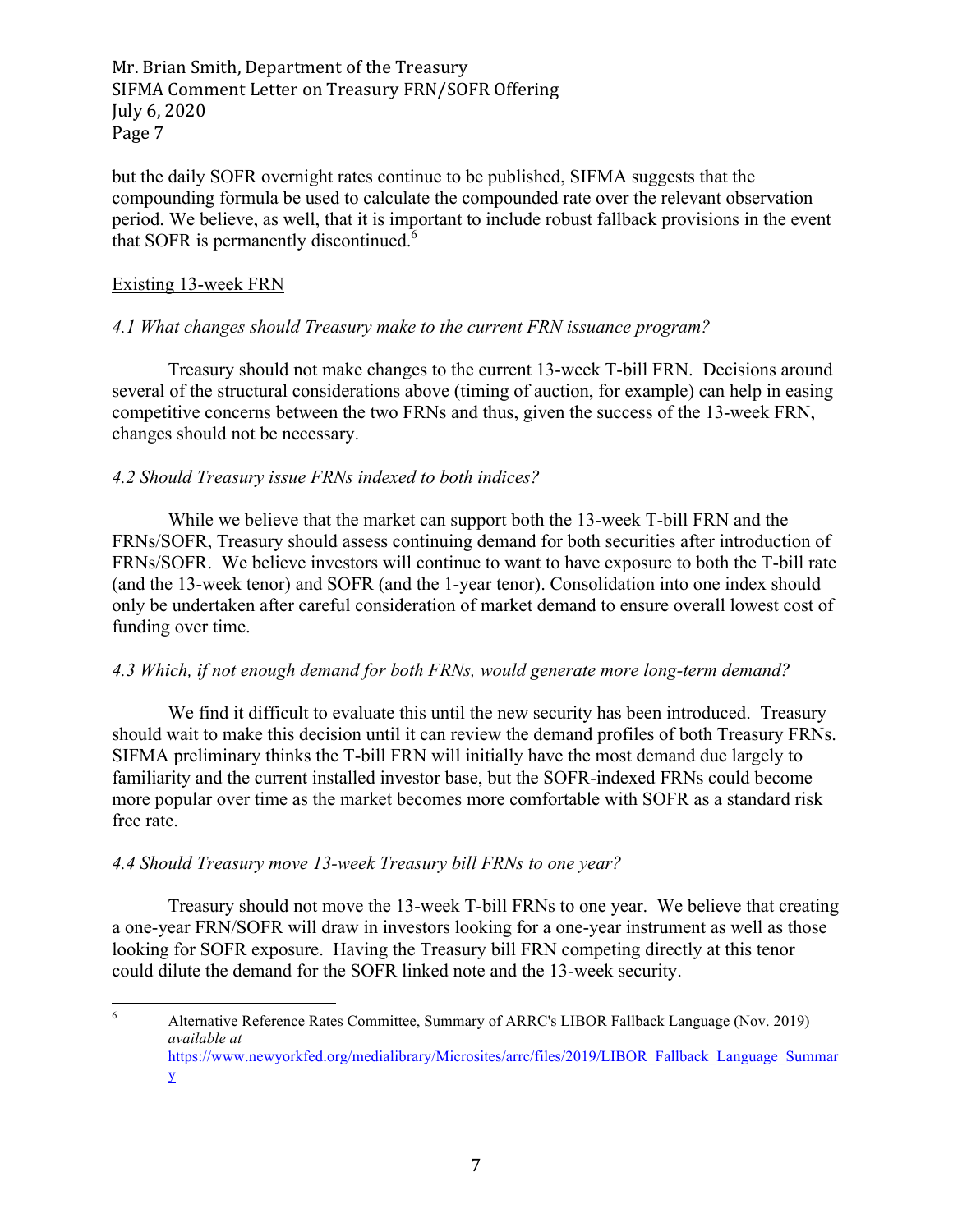### Market Transition

### *5.1 What proportion of likely investors is currently operationally ready to purchase FRN/SOFR?*

SIFMA members note that customers are generally ready to purchase FRNs indexed to SOFR and there are no structural issues that require a lead-time to allow for operational readiness. Many investors already purchase SOFR linked bonds and should be operationally ready to participate assuming, in general, consistent characteristics with other SOFR-linked products. According to the Credit Roundtable's survey,<sup>7</sup> about 86% of respondents, indicated a willingness to purchase a Treasury SOFR FRN if available in the next few years.

SIFMA additionally recommends Treasury adopt the proposal expeditiously to assist the market with the transition from LIBOR to SOFR and to broaden the product suite available to Treasury security investors. Treasury may consider alerting the market to its plan for the security as part of the next refunding announcement in August. We believe that could, if consistent with Treasury's financing needs, result in initial auction announcements as soon as the  $4<sup>th</sup>$  quarter refunding in November. As noted throughout, and consistent with the Credit Roundtable Survey, SIFMA believes that market participants—both primary dealers and investors—are ready for Treasury to proceed with auctioning SOFR-indexed FRNs consistent with its financing needs.

### *5.2 What impact would FRN/SOFR have on market wide transition away from LIBOR?*

SOFR-indexed FRNs would support the overall market transition away from LIBOR to SOFR. Importantly, the security conventions adopted by Treasury will aid with creating consistency across the market and will minimize any further SOFR FRN market fragmentation. A successful launch of FRNs/SOFR would reinforce the consistent message of policy-makers that alternatives to LIBOR must be implemented. Treasury securities, as the most important benchmark in the global marketplace, would be an important example of the use of alternative rates. Treasury would also, given the high profile of the Treasury market, be an indicator of comfort with non-LIBOR rates and would encourage other market participants/ issuers to adopt alternative rates.

### Conclusion

For the reasons stated above, SIFMA believes that Treasury issuance of SOFR-indexed FRNs will assist with the transition from LIBOR to SOFR while presenting minimal additional cost to Treasury. SIFMA anticipates sufficient demand, from current and new investors, for oneyear SOFR-indexed FRNs provided that the securities are structured in the manner described above. Importantly, these SOFR-indexed FRNs can be issued concurrently with existing T-bill FRNs (assuming, as noted above, a non-conflicting auction schedule). SIFMA also believes that the issuance of SOFR-indexed FRNs will, as the market becomes familiar with the security, new

 <sup>7</sup> The Credit Roundtable, LIBOR to SOFR Transition Survey Results (Jan. 2020 – Feb. 2020) *available at*  https://cdn.ymaws.com/thecreditroundtable.org/resource/resmgr/surveys&results/crt\_libor\_to\_sofr\_transitio n.pdf.